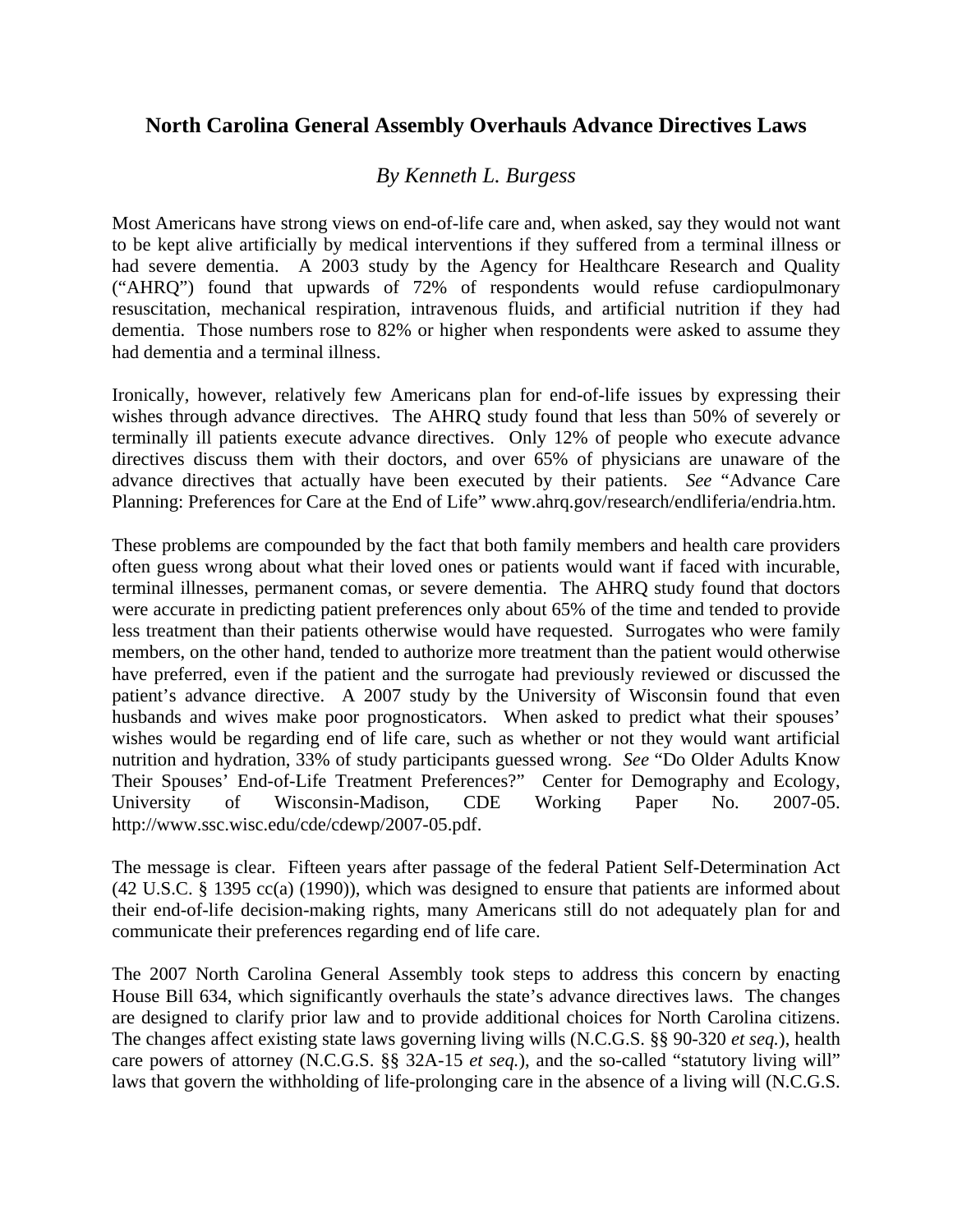§ 90-322). HB 634 also authorizes a new portable advance directive called a Medical Order for Scope of Treatment ("MOST")..

House Bill 634, as enacted:

- Replaces the term "extraordinary means" with the term "life-prolonging measures", which it defines as medical procedures or interventions that serve only to postpone artificially the moment of death by supplanting, restoring or sustaining a vital life function. N.C.G.S.  $\S$  90-320(a). The term specifically includes mechanical ventilation, dialysis, antibiotics, artificial nutrition and hydration, and "similar forms of treatment." N.C.G.S. § 32A-16(4). Comfort measures are not included in this term.
- Replaces the terms "persistent vegetative state" and "terminal and incurable condition" as the triggers defining when life-prolonging measures may be withheld under a living will. The new triggers are: 1) an incurable or irreversible condition that will result in death within a relatively short period of time; 2) the patient is unconscious and it appears to a high degree of medical certainty that the patient will not regain consciousness; or 3) the patient has advanced dementia or other substantial loss of cognitive ability and it appears to a high degree of medical certainty that the condition is not reversible. The maker of the living will can select any or all of these conditions as triggering the withholding of lifeprolonging measures. N.C.G.S. §§ 90-321(b) and (c).
- Allows the maker of a living will to state that health care providers *shall* withhold or withdraw life-prolonging measures when the trigger conditions are present or *may* withhold such care in those situations. N.C.G.S. § 90-321(b).
- Allows the maker of a living will who has appointed an agent under a health care power of attorney either to direct that agent to follow the living will or to authorize the agent to override the living will instructions. N.C.G.S. § 90-  $321(d1)$ .
- Includes a revised living will form reflecting the changes described herein and providing patients additional choices regarding the types of life-prolonging measures that they will receive. (Although these additional choices promote patient choice, they also have the potential to increase confusion and result in patients selecting mutually-inconsistent choices. Patients will need additional guidance with the new forms.) N.C.G.S. § 90-321(d1).
- Clarifies that health care providers who rely upon a revoked living will (N.C.G.S. § 90-321(e)) or health care power of attorney (N.C.G.S. § 32A-24(d)) are not liable absent actual notice of the revocation.
- Clarifies that *paid* facility employees may not serve as witnesses for living wills  $(N.C.G.S. § 90-321(c)(3))$  or health care powers of attorney  $(N.C.G.S. § 32A-$ 16(6)) but does not preclude facility volunteers from doing so.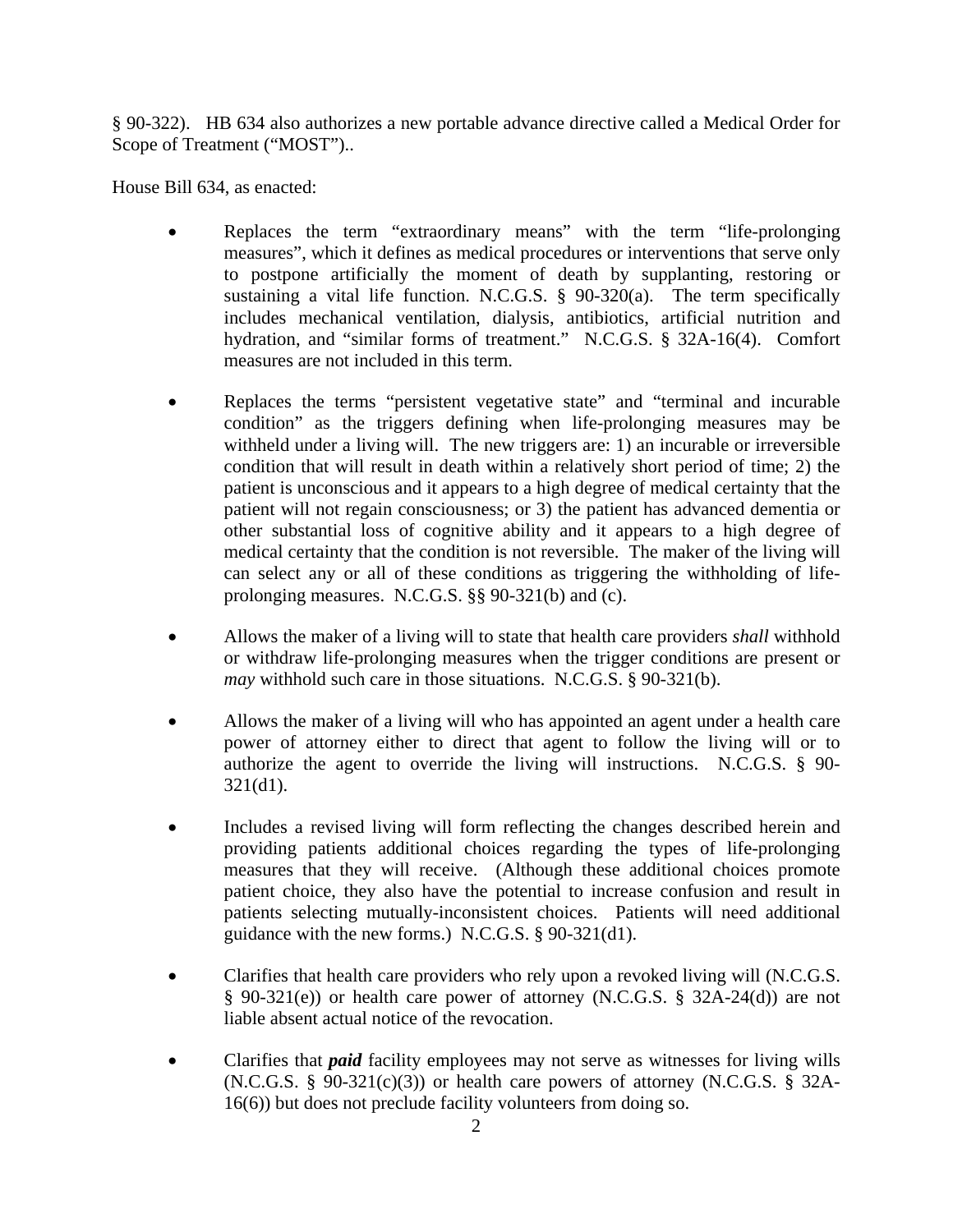- Clarifies that paid facility employees may serve as notaries for living wills  $(N.C.G.S. § 90-321(c)(4))$  and health care powers of attorney  $(N.C.G.S. § 32A-$ 16(3)) but are not required to do so.
- Continues the "conscience exception" for health care providers but states that physicians who refuse to honor an advance directive based on their own conscience or the conscience-based policies of the facility where the patient is being treated must assist in the transfer of the patient to a facility or physician who will honor the directive. The new legislation also allows a provider to refuse to honor an advance directive if he or she has a good faith belief that the document is not valid. N.C.G.S. § 90-321(k).
- Clarifies that a guardian may not revoke a valid living will or health care power of attorney. N.C.G.S. § 90-321(e). The new law also states that where a guardian is appointed, a health care agent appointed pursuant to a valid health care power of attorney retains her power over those decisions covered by that document unless a court suspends the agent's powers, in which case the court must state whether the guardian is then required to act consistent with the health care power of attorney or may deviate from it. Providers may continue to rely upon a valid health care power of attorney, without liability, until they receive actual notice of a revocation of the document by a court. N.C.G.S. § 32A-22(a) and N.C.G.S. § 35A-1241(a)(3).
- Clarifies further who may give consent for medical treatment where a patient lacks capacity to make or communicate health care decisions by listing individuals, in order of priority, who can make such decisions for the patient. N.C.G.S. § 90-21.13. This same list is used later in the legislation to identify surrogates who can make decisions regarding the withholding of life-prolonging measures in the absence of a living will. N.C.G.S § 90-322 (b).
- Provides additional protections from civil liability, criminal prosecution or professional discipline for providers who act pursuant to a living will or health care power of attorney, unless the provider has actual knowledge of the revocation of that document or has reason to question its validity. N.C.G.S. §§ 90-321(e) and (h) and N.C.G.S. § 32A-24.
- Allows providers to rely upon an oral or written statement of counsel that an advance directive executed in North Carolina or another state is valid. N.C.G.S. § 90-321(h). The law also stipulates that advance directives created in other states are valid in North Carolina if they are valid under the law of either this state or the state where they were created. N.C.G.S. § 90-321(l) and N.C.G.S. § 32A-24(d)..
- Clarifies that living wills created before the new law becomes effective are "grandfathered" in, and thus remain valid without being revised or recreated. N.C.G.S. § 90-321(i).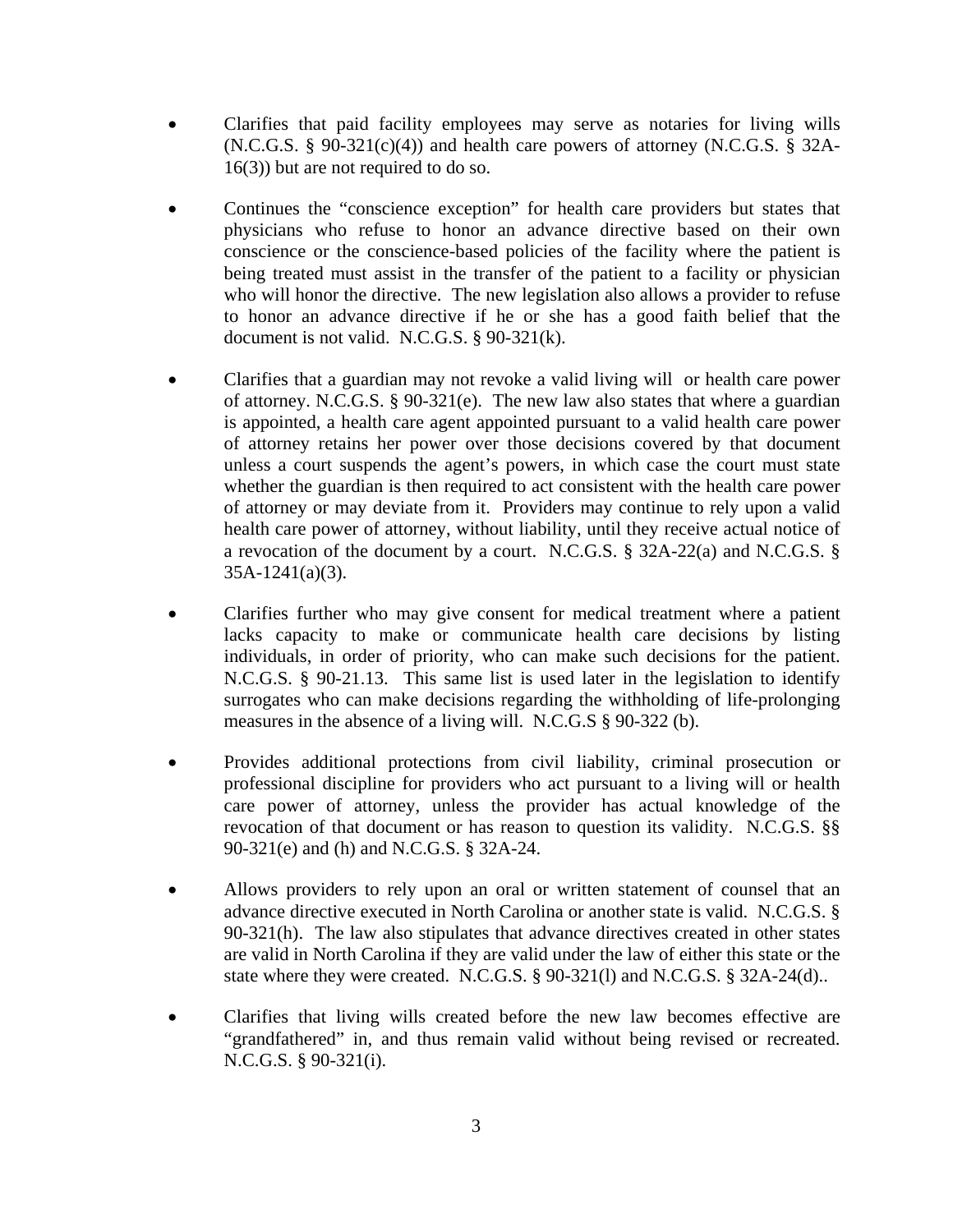## The New MOST Legislation

- Creates the new Medical Order for Scope of Treatment ("MOST") form, which allows patients to request, and doctors to order on a standing basis, a range of treatments, or the withholding of such treatments, including life-prolonging care and less drastic care such as antibiotics, among others. N.C.G.S. § 90-21.17. A MOST form containing instructions that are consistent with the patient's previously-executed living will or health care power of attorney allows providers to immediately initiate or withhold care covered by the documents without further physician intervention since the MOST form is a standing physician's order.
- Provides that the MOST form must have the consent of the patient or his representative, the basis of which must be documented in the medical record. The patient or the patient's representative is required to sign a completed copy of the MOST form; however, where it is not practical for a patient representative to sign the original (e.g., where the patient representative lives in another state, and the discussion about the options on the MOST form and the provision of the representative's consent occur over the telephone), the patient representative may be provided an electronic copy of the completed form to sign and return. In such a case, the signed copy of the form is to be included in the patient's medical record, and the patient/patient representative signature field on the original MOST form should indicate "on file." N.C.G.S. § 90-21.17(b).
- Designates information that must be included on the MOST form, including information about the patient, the licensed health care professional completing the form, the designated health care choices of the patient, the effective date of the form, and dates on which the was reviewed, among other information. N.C.G.S. § 90-21.17(c).
- Requires a statement warning patients that a valid MOST form may, while the MOST is in effect, suspend or supersede conflicting directions in a patient's previously-executed living will, health care power of attorney or other similar instrument. (This creates the potential for confusion and will require careful discussion with patients or their surrogates.) N.C.G.S. § 90-21.17(c).
- Requires a statement that patients are not required to have a MOST to receive medical care. N.C.G.S. § 90-21.17(c).
- States that the MOST form should be a universal, portable form similar to the universal Do Not Resuscitate form. N.C.G.S. § 90-21.17(c).
- Requires that the Department of Health and Human Services develop a standardized MOST form, which is expected to be closely based on one already developed by the N.C. Medical Society and the N.C. Bar Association. N.C.G.S. § 90-21.17(c).